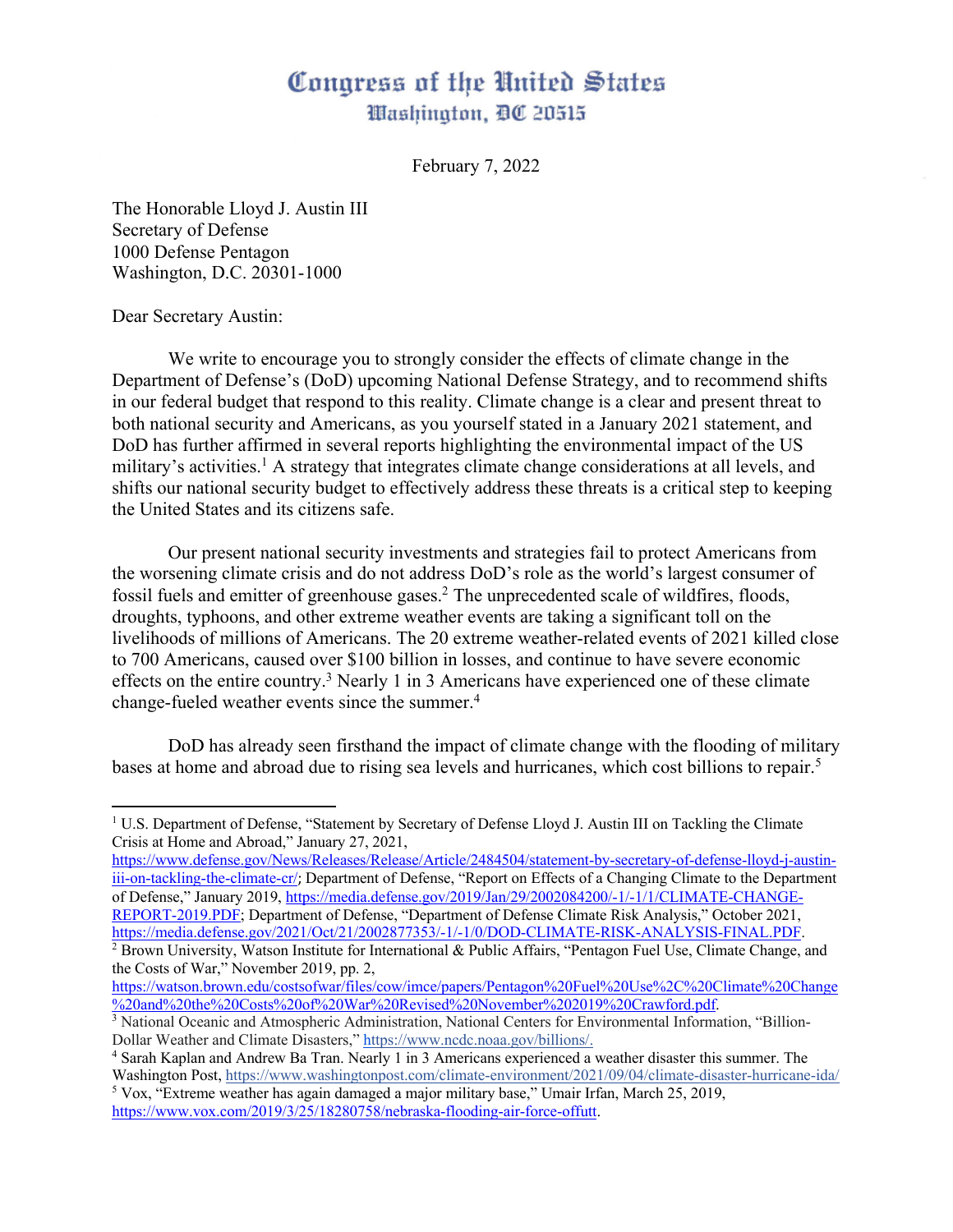In addition to degrading military infrastructure, climate change will deepen existing geopolitical crises and create new catalysts for conflict. It will precipitate fights over resources and could displace hundreds of millions of people.<sup>6</sup> While the Pentagon has made changes in response to the reality of the climate crisis, our federal spending priorities still fail to treat climate change as a clear and present national security threat. The current DoD budget of \$777 billion is a significant sink of precious federal resources that could otherwise be available for more costeffective investments in climate mitigation and adaptation.

The 2018 DoD directive, "Climate Adaptation and Resilience," states that DoD must "assess and manage risks associated with the impacts of climate change"<sup>7</sup>; this must include a climate change conscious approach to the National Defense Strategy that incorporates a whole of government approach to responding effectively to the climate crisis. We must work to prevent the most damaging effects of climate change by reducing emissions rather than reacting to conflicts and increased climate migration after climate change has exacerbated these problems.

As such, we urge you to ensure that the administration's upcoming National Defense Strategy prioritizes the need for more balanced federal investments to prevent, mitigate, and respond to the risks associated with the climate crisis. The National Defense Strategy must not accept climate change and rising temperatures as an inevitable or most-likely outcome and must emphasize the urgent need to rebalance spending to avoid the worst-case outcomes of the climate crisis. By treating the climate crisis as the existential and national security threat that it is through the National Defense Strategy, DoD can maintain national security and military readiness, avoid billions of dollars in damages and save millions of lives.

Sincerely,

Barban Lee

Barbara Lee Member of Congress

 $\sqrt{s}$ Raúl M. Grijalva Member of Congress

 $/s/$ Mondaire Jones Member of Congress

Picalethic

Elizabeth Warren Senator

 $\sqrt{s}$ Richard Blumenthal Senator

 $\sqrt{s}$ Edward J. Markey Senator

<sup>&</sup>lt;sup>6</sup> Institute for Economics and Peace, *Ecological Threat Register*, 2021. https://www.economicsandpeace.org/wpcontent/uploads/2020/09/Ecological-Threat-Register-Press-Release-27.08-FINAL.pdf

<sup>7</sup> Deparment of Defense, "DoD Directive 4715.21: Climate Change Adaptation and Resilience," https://www.esd.whs.mil/Portals/54/Documents/DD/issuances/dodd/471521p.pdf?ver=2018-09-25-081059-330.